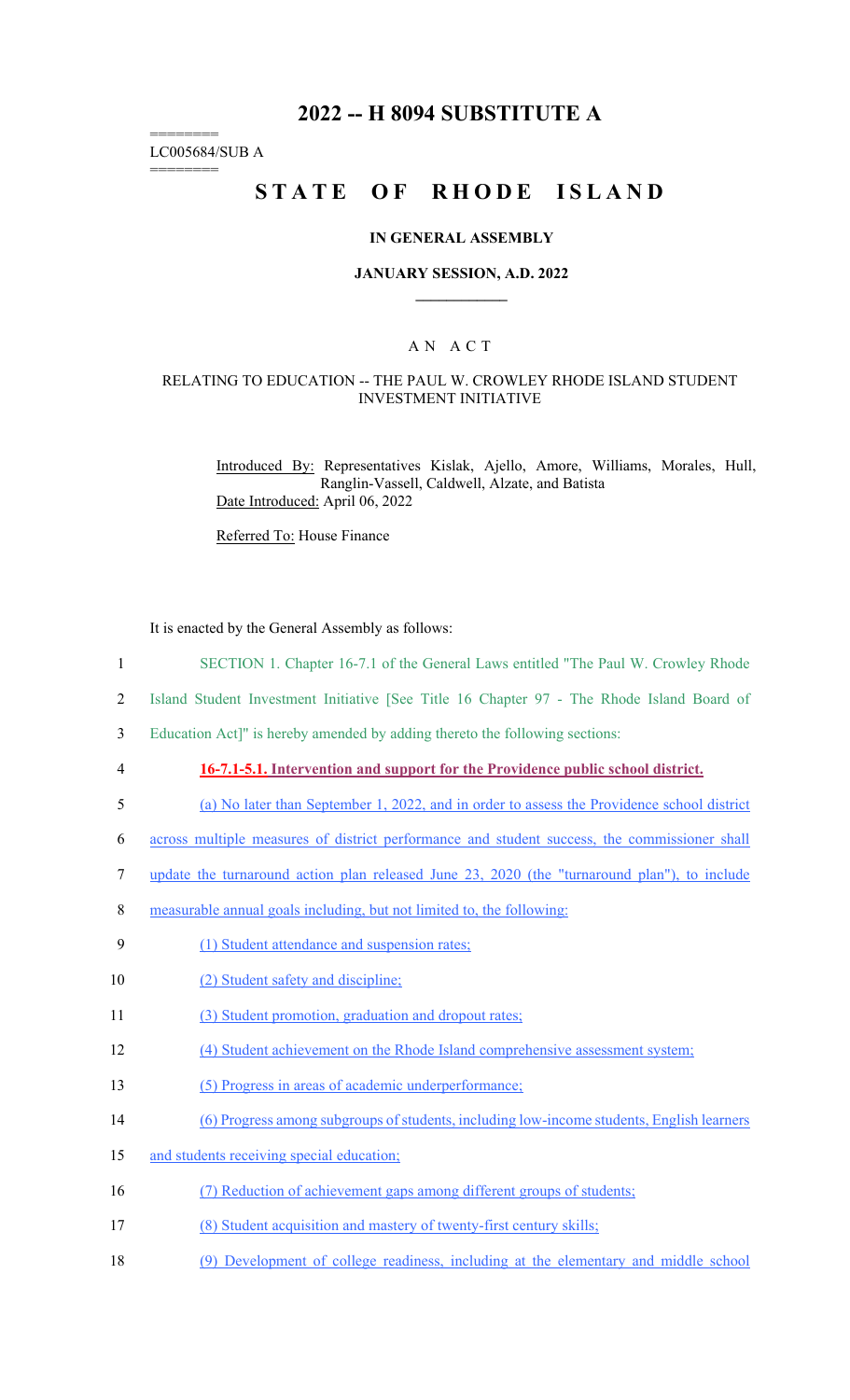### 1 levels;

| $\overline{2}$ | (10) Parent and family engagement;                                                                    |
|----------------|-------------------------------------------------------------------------------------------------------|
| 3              | (11) Building a culture of academic success among students;                                           |
| 4              | (12) Building a culture of student support and success among faculty and staff;                       |
| 5              | (13) Recruitment and retention of a qualified, diverse workforce;                                     |
| 6              | (14) Staffing ratios and teacher vacancies;                                                           |
| 7              | (15) Health and safety of facilities; and                                                             |
| 8              | (16) Developmentally appropriate child assessments, if applicable.                                    |
| 9              | (b) Effective March 1, 2023, and for the duration of the turnaround, the Providence school            |
| 10             | board shall meet at least monthly, and more frequently if necessary, to provide public input of       |
| 11             | district performance and implementation of turnaround strategies. The Providence school board         |
| 12             | shall have, at a minimum, the following powers and duties:                                            |
| 13             | (1) To review and advise the commissioner on the appointment of senior school district                |
| 14             | administrators, provided that the Providence school board shall not have the authority to appoint     |
| 15             | senior school district administrators so long as the turnaround plan is in effect;                    |
| 16             | (2) To advise the commissioner on district-wide policy, provided that the Providence                  |
| 17             | school board shall not have the authority to establish district-wide policy so long as the turnaround |
|                |                                                                                                       |
| 18             | plan is in effect;                                                                                    |
| 19             | (3) To review progress toward annual performance measures;                                            |
| 20             | (4) To receive feedback from stakeholders on the implementation of the turnaround plan;               |
| 21             | (5) To establish appropriate advisory committees as needed to provide guidance on the                 |
| 22             | implementation of the turnaround plan; and                                                            |
| 23             | (6) Any other duties delegated to the Providence school board by the commissioner or the              |
| 24             | council on elementary and secondary education (the "council").                                        |
| 25             | $(c)(1)$ The order of reconstitution and control, issued October 15, 2019, shall be authorized        |
| 26             | for a period of not more than five (5) years from issuance. The commissioner and turnaround           |
| 27             | superintendent may jointly develop additional components of the turnaround plan and shall jointly     |
| 28             | develop annual goals for each component of the plan in a manner consistent with this section. The     |
| 29             | superintendent shall be responsible for meeting the goals of the turnaround plan.                     |
| 30             | (2) The commissioner and superintendent shall provide a written report to the Providence              |
| 31             | school board at a minimum, on a biannual basis to provide specific information about the progress     |
| 32             | being made on the implementation of the district's turnaround plan. One of the quarterly reports      |
| 33             | shall include progress toward annual measures, pursuant to this section.                              |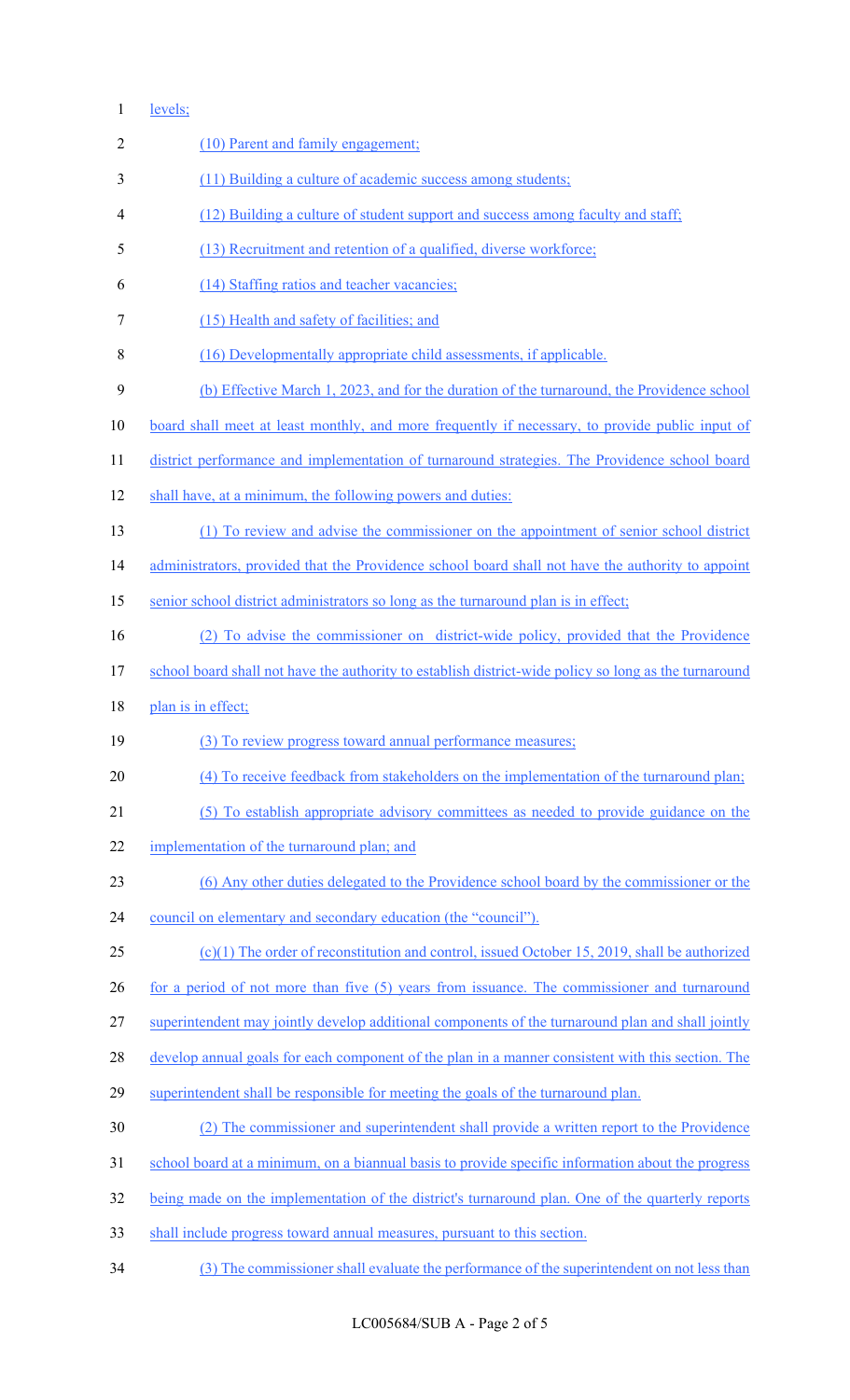1 an annual basis. The purpose of such evaluation shall be to assess the implementation of the 2 turnaround plan and determine whether the district has met the annual goals contained in the 3 turnaround plan. The evaluation shall be in writing and submitted to the council and the Providence 4 school board no later than July 1 for the preceding school year. 5 (4) If the commissioner determines that the district has met the annual performance goals 6 stated in the turnaround plan, the evaluation shall be considered sufficient and the implementation 7 of the turnaround plan shall continue. 8 (5) If the commissioner determines that the superintendent has not met one or more goals 9 in the plan and the failure to meet the goals may be corrected through reasonable modification of 10 the plan, the commissioner, after consultation with the Providence School board and with the 11 approval of the council, may amend the turnaround plan. 12 (6) If the commissioner determines that the superintendent has substantially failed to meet 13 multiple goals in the turnaround plan, the commissioner may terminate such superintendent. 14  $(d)(1)$  The council shall adopt regulations providing for: 15 (i) The end of turnaround status; and 16 (ii) The transfer of the operation of a school district from the Rhode Island department of 17 elementary and secondary education to the school committee and municipal control. 18 (2) The regulations shall include provisions to allow a district to retain measures adopted 19 in a turnaround plan for a transitional period if, in the judgment of the commissioner, the measures 20 would contribute to the continued improvement of the district. Such regulations shall also include 21 provisions that clearly identify the conditions under which such a transitional period shall end and 22 the powers granted to the commissioner and council under this section shall cease to apply to the 23 district. 24 (e) If, on the basis of the regulations adopted by the council pursuant to subsection (d) of 25 this section, the Providence school district has not improved sufficiently to remove the district from 26 turnaround status, the commissioner may, after consultation with the Providence school board and 27 with the approval of the council: 28 (1) Determine subsequent annual goals for each component of the turnaround plan with the 29 turnaround superintendent, and renew the turnaround plan for an additional period of not more than 30 three (3) years; and

31 (2) Create a new turnaround plan, consistent with the requirements of this section.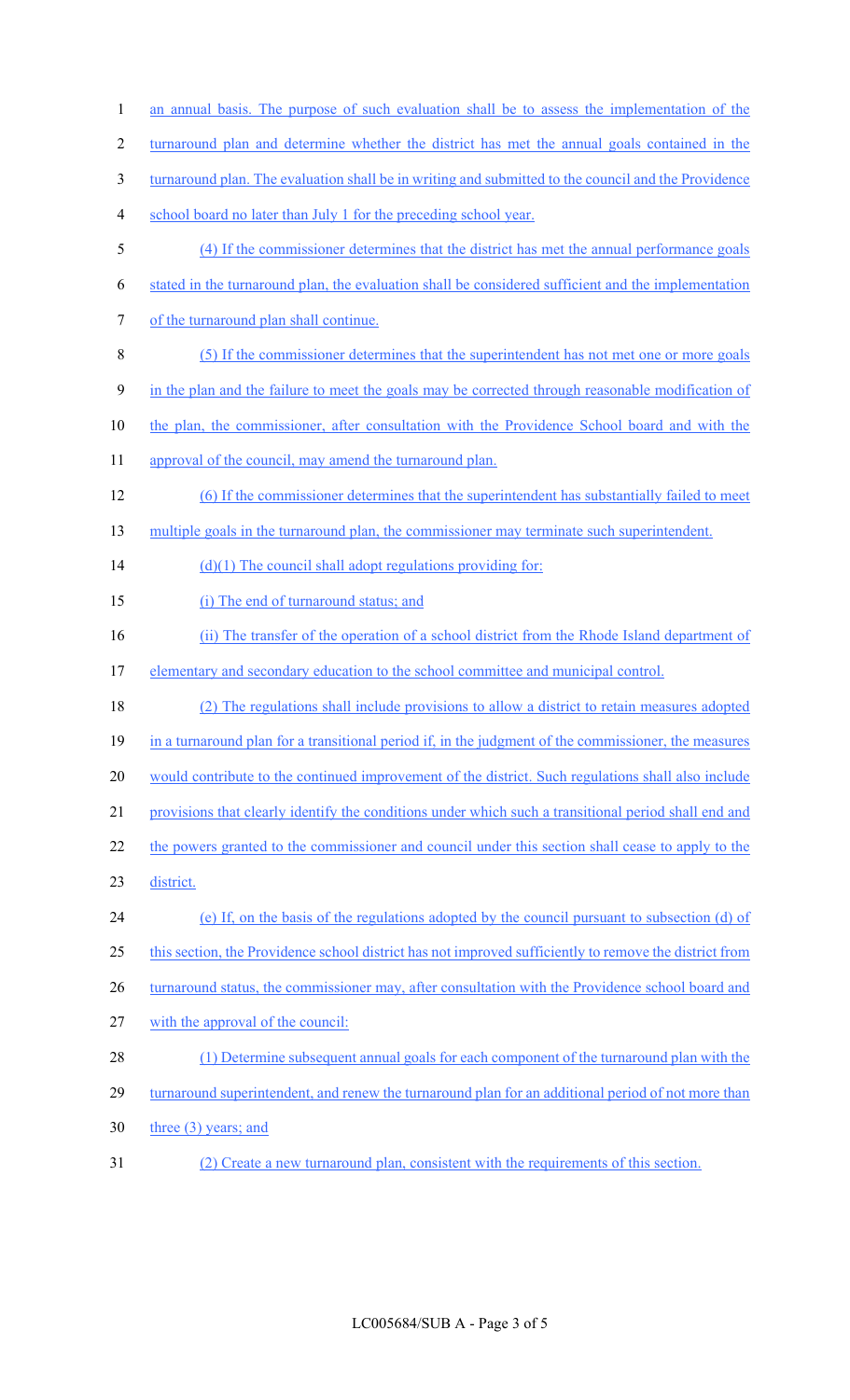1 SECTION 2. This act shall take effect upon passage and shall sunset and expire on July 1,

2 2024.

======== LC005684/SUB A

========